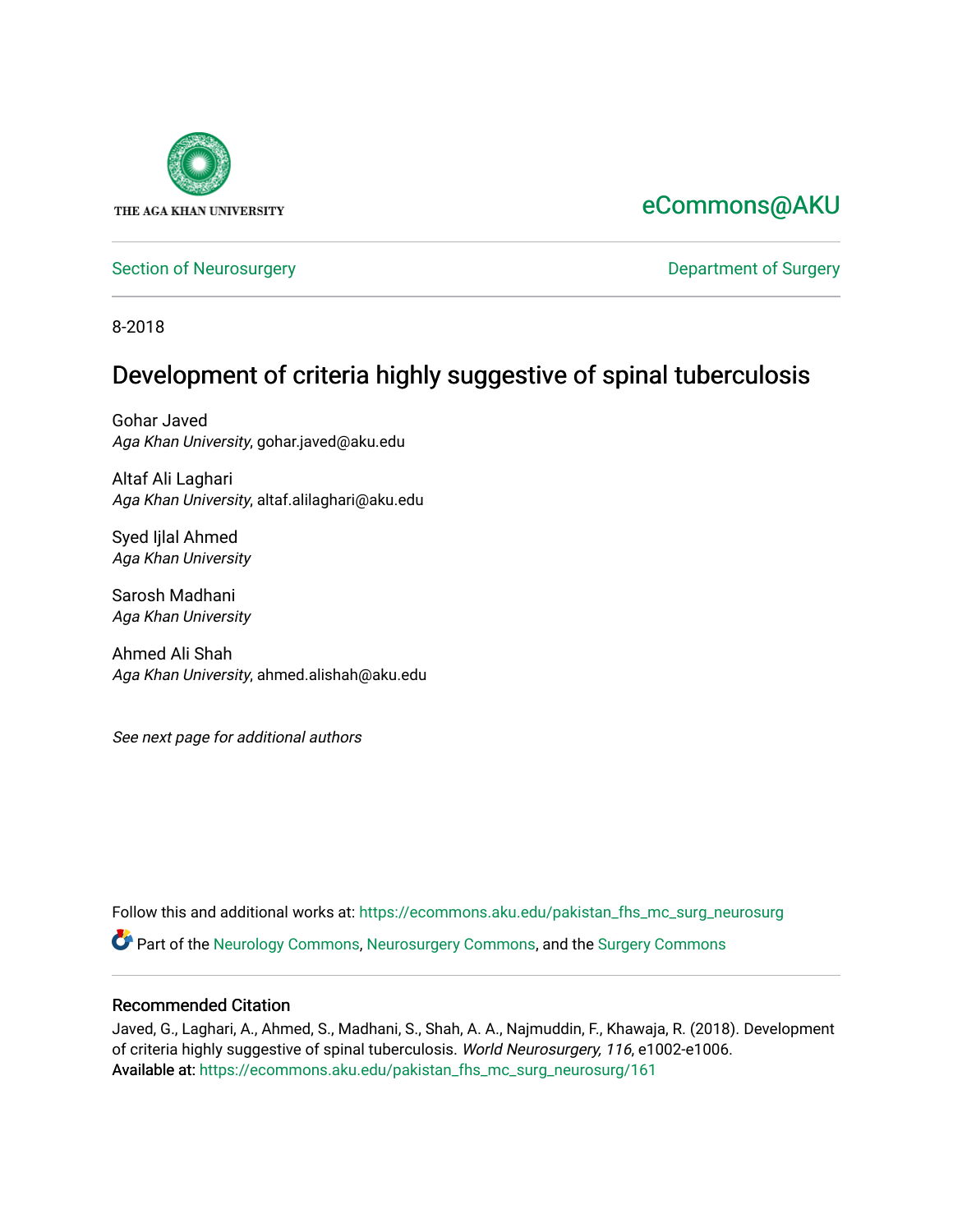# Authors

Gohar Javed, Altaf Ali Laghari, Syed Ijlal Ahmed, Sarosh Madhani, Ahmed Ali Shah, Faizuddin Najmuddin, and Reehana Khawaja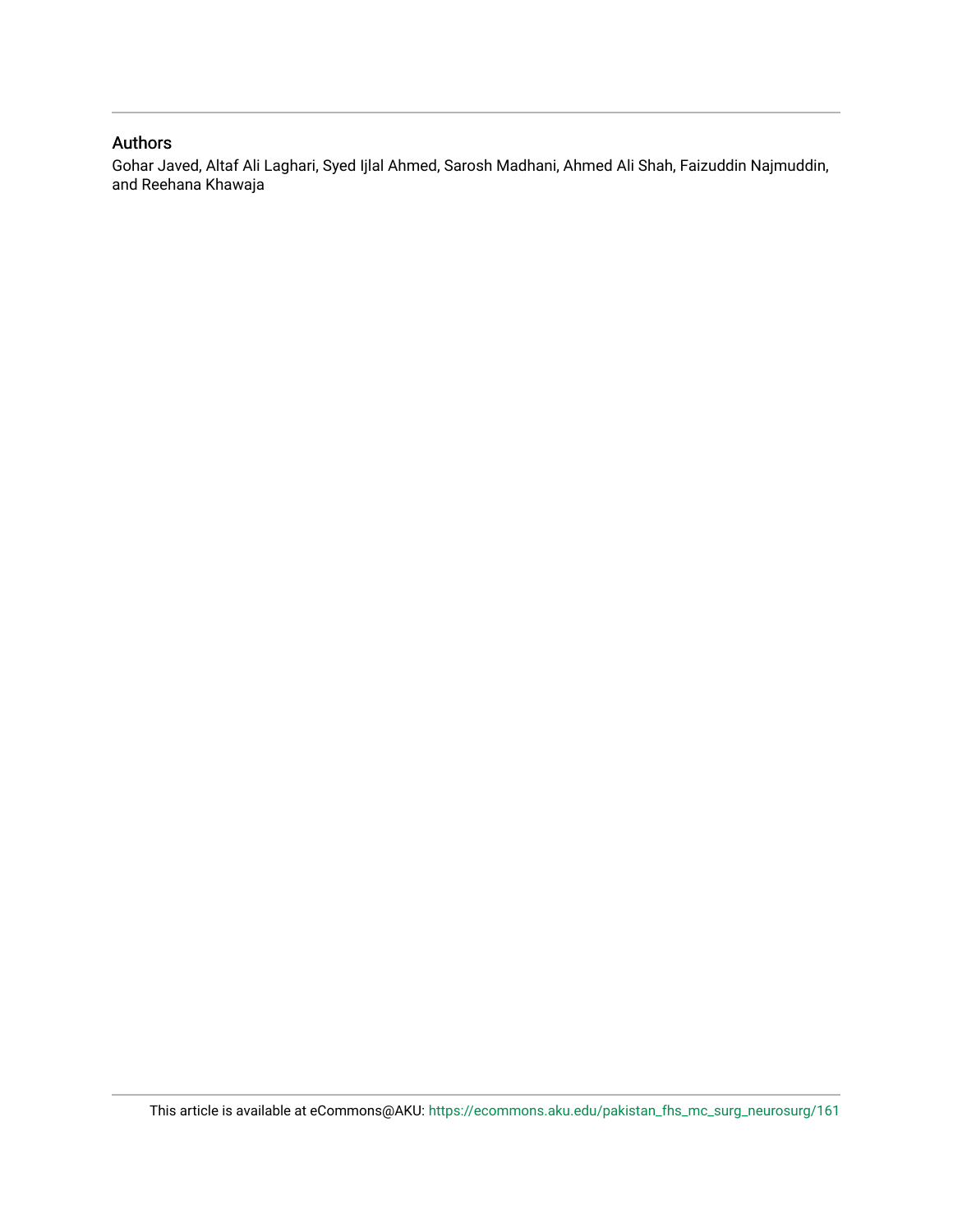Check for updates

Development of Criteria Highly Suggestive of Spinal Tuberculosis Gohar Javed, Altaf Ali Laghari, Syed Ijlal Ahmed, Sarosh Madhani, Ahmed Ali Shah, Faizuddin Najamuddin, Reehana Khawaja

 $\blacksquare$  BACKGROUND: In a developing country there is a need for development of criteria that can be used for the diagnosis of spinal tuberculosis, which is common in that region.

- METHODS: Demographic, clinical, and radiologic features of spinal tuberculosis and spinal epidural tumors have been compared statistically, and inferences have been drawn in terms of P values, sensitivity, specificity, positive predictive values, and negative predictive values.

 $\blacksquare$  RESULTS: A statistically significant relationship was found between spinal tuberculosis and spinal pain, fever, gradually progressive lower limb weakness, contrastenhancing epidural  $\pm$  paravertebral lesions, continuous levels affected, spinal deformity, and raised erythrocyte sedimentation rate.

 $\blacksquare$  CONCLUSIONS: These relationships were considered the most probable criteria for the diagnosis of spinal tuberculosis.

# **INTRODUCTION**

I in tropical and developing countries, tuberculous infection is a major cause of morbidity and mortality.<sup>1</sup> Epidemiologically, spinal tuberculosis (STB) accounts for 15% of the total extrapulmonary cases of tuberculosis n tropical and developing countries, tuberculous infection is a major cause of morbidity and mortality.<sup>[1](#page-6-0)</sup> Epidemiologically, spinal tuberculosis (STB) accounts for 15% of the total of total cases of TB.[2](#page-6-0)

Despite progress toward TB elimination, it is still an area of public health concern in the developing world. In the 2017 World

Health Organization Global Tuberculosis Report, the global incidence of TB was measured at 61%, which accounts for 6.3 million new cases. The largest incidence of TB was reported in the countries of South and Southeast Asia. Furthermore, the study identified low-income countries as having a higher incidence of TB, which in turn led to higher mortality due to this infection. The report also found that the majority of deaths due to TB could be prevented by timely diagnosis and early treatment.<sup>[3](#page-6-0)</sup> As mentioned earlier, spinal TB accounts for 15% of extrapulmonary tuberculosis, which makes it an area of considerable interest.

In moving toward reducing morbidity and mortality associated with this disease, timely diagnosis of spinal TB plays an important part. Delay in the diagnosis and treatment of STB can result in spinal cord compression and spinal deformity, which significantly affects the quality of life of patients.<sup>[4](#page-6-0)</sup> The incidence of spinal TB has increased even in developed parts of the world. An increase in cases of spinal TB from 14% to 45.2% among foreign-born residents in Barcelona, Spain over a period of 10 years and a prevalence of 0.05 cases per 100,000 in the United States in 2011 have been reported. $5,6$ 

Neoplasms are another group of diseases that commonly affect the spine. Primary tumors of spine are rare<sup>[7](#page-6-0)</sup> and 10 times less common than intracranial tumors. Therefore as most of the data suggest, these lesions are metastatic deposits that arise commonly from lung and breast cancers. $8,9$  The area most commonly affected within the spine by this disease is the vertebral bodies followed by paravertebral structures.<sup>[10](#page-6-0)</sup>

Clinically, STB has suggestive signs and symptoms. The study by Garg et al<sup>[11](#page-6-0)</sup> identified a set of clinical and radiologic features, which they found to be specific for patients diagnosed with STB. These features included symptoms of back pain, spinal tenderness, and paraplegia, whereas radiologic features included destruction of intervertebral disk and vertebral bodies and presence of spinal deformity.<sup>11</sup>

### Key words

- **Diagnostic criteria**
- **Erythrocyte sedimentation rate**
- $\blacksquare$  Spinal deformity
- **B** Spinal TB

#### Abbreviations and Acronyms

- CRP: C-reactive protein **ESR:** Erythrocyte sedimentation rate **MRI:** Magnetic resonance imaging **STB**: Spinal tuberculosis
- TB: Tuberculosis

Department of Neurosurgery, Aga Khan University Hospital, Karachi, Pakistan To whom correspondence should be addressed: Altaf Ali Laghari, M.B.B.S. [E-mail: [altaf.alilaghari@aku.edu\]](mailto:altaf.alilaghari@aku.edu)

Citation: World Neurosurg. (2018) 116:e1002-e1006. <https://doi.org/10.1016/j.wneu.2018.05.149>

Journal homepage: [www.WORLDNEUROSURGERY.org](http://www.WORLDNEUROSURGERY.org)

Available online: [www.sciencedirect.com](www.sciencedirect.com/science/journal/18788750)

1878-8750/\$ - see front matter @ 2018 Elsevier Inc. All rights reserved.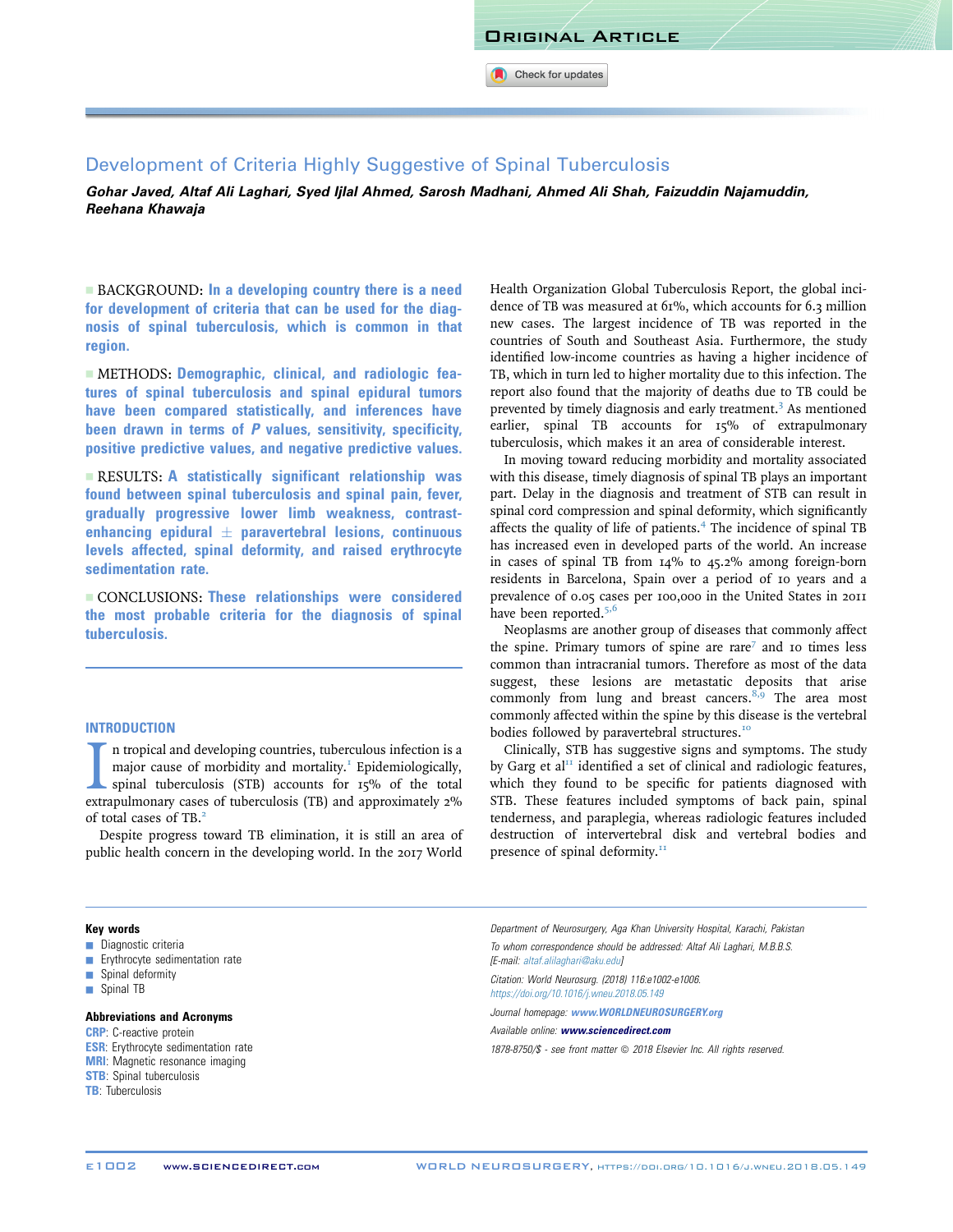The definitive diagnosis of STB, however, is based on laboratory and histopathologic investigation. Examples of pathologic tests are tuberculin tests, histopathology of any tissue obtained, and microbiologic culture of the mycobacterium.<sup>[4,12,13](#page-6-0)</sup>

Radiologic examinations are a further necessary diagnostic step in evaluating spinal pathologies. Among these, magnetic reso-nance imaging (MRI) examination is the preferred modality.<sup>[14-16](#page-6-0)</sup> For spinal tumors, it can assist in identifying and differentiating between different types of tumors. Some articles, such as one by Arima et al, $^{17}$  $^{17}$  $^{17}$  suggest that MRI can do this task with an 89% accuracy. For spinal TB, MRI scans show distinct vertebral epidural involvement and inflammatory changes.<sup>[18](#page-6-0)</sup>

With the incidence of spinal TB on the rise, it has become pertinent that a timely and quick diagnosis of this disease is made so that treatment of patients can be started and the significant burden of health expenses on patients living in the developing countries can be reduced. Keeping up with this intent, our paper aims to identify certain clinical, radiologic, and laboratory features for STB and compares it with those of spinal tumors.

# **METHODOLOGY**

Our study is an audit-based review and analysis of cases that presented and were consequently treated as inpatients at Aga Khan University & Hospital in Karachi, Pakistan from 2011 to 2016. Patient medical record numbers were taken using the hospital's human information management systems. The sample size was calculated, and the sampling technique of our study was nonprobability.

Information regarding history and examination findings was then obtained from individual medical records of the patients, whereas radiologic and laboratory results were obtained from the hospital's clinical record system.

#### Inclusion Criteria

We included patients characterized by the following:

- Treated during the period mentioned
- Treated as inpatients
- Undergoing a procedure during which sample(s) for pathology was/were obtained
- With complete medical records
- With available gadolinium-enhanced MRI
- With laboratory data leading to a pathologic diagnosis of either TB or tumor

An ethical review committee exemption was obtained before the start of the study, following which the proforma to retrieve information was developed using the Epidata Manager Version 4.0 and data entry was done using Epidata Entry Client version 4.0.

The proforma included demographic patient information such as medical record number, age, and gender. Basic patient information such as body mass index, comorbids, and bacillus Calmette-Guerin vaccination status was also recorded.

As shown in Table 1, clinical signs and symptoms included the presence or absence of pain, neurologic deficits, fever, tenderness,

# Table 1. Demographic and Radiological Features That Were Recorded for Each Case

**ORIGINAL ARTICLE** 

| 1. Age                                                                                                            |  |  |  |  |
|-------------------------------------------------------------------------------------------------------------------|--|--|--|--|
| 2. Gender                                                                                                         |  |  |  |  |
| 3. Comorbids                                                                                                      |  |  |  |  |
| 4. Onset                                                                                                          |  |  |  |  |
| 5. Pain                                                                                                           |  |  |  |  |
| 6. Fever                                                                                                          |  |  |  |  |
| 7. Neurologic deficit                                                                                             |  |  |  |  |
| a. Upper limb motor                                                                                               |  |  |  |  |
| b. Lower limb motor                                                                                               |  |  |  |  |
| c. Upper limb sensory                                                                                             |  |  |  |  |
| d. Lower limb sensory                                                                                             |  |  |  |  |
| 8. Spinal deformity                                                                                               |  |  |  |  |
| 9. TLC                                                                                                            |  |  |  |  |
| <b>10. ESR</b>                                                                                                    |  |  |  |  |
| 11. CRP                                                                                                           |  |  |  |  |
| 12. Vertebral erosion                                                                                             |  |  |  |  |
| 13. Posterior element erosion                                                                                     |  |  |  |  |
| 14. Epidural lesion*                                                                                              |  |  |  |  |
| 15. Paravertebral lesion*                                                                                         |  |  |  |  |
| 16. Continuous levels                                                                                             |  |  |  |  |
| 17. Noncontinuous levels                                                                                          |  |  |  |  |
| 18. Deformity                                                                                                     |  |  |  |  |
| TLC, total leukocyte count; ESR, erythrocyte sedimentation rate; CRP, C-reactive protein.<br>*Contrast enhancing. |  |  |  |  |

and spinal deformity. Mode of onset was described as acute for signs and symptoms manifesting in  $\leq$ 14 days and chronic for  $\geq$ 15 days. Pain scale was noted on a scale of 1-10. Fever was further explored as high grade, low grade, with chills, whereas neurologic deficits were further divided as motor and/or sensory and whether they were present in upper and/or lower limbs. Clinical investigations include total leukocyte count, erythrocyte sedimentation rate (ESR), and C-reactive protein (CRP) values at the time of disease.

Radiologic features included vertebral body and posterior element erosion and epidural and paravertebral components, which were further divided into contrast enhancing and noncontrast enhancing. The affected spinal region was also noted and divided into 7 categories, namely cervical, thoracic, lumbar, sacral, cervicothoracic, thoracolumbar, and lumbosacral. The diseased numbers of continuous and noncontinuous spinal levels were noted, and, finally, any spinal deformity such as kyphosis, scoliosis, and kyphoscoliosis were recorded.

#### Exclusion Criteria

Any patient with incomplete clinical, radiologic, and pathologic information (as defined in the inclusion criteria) was excluded.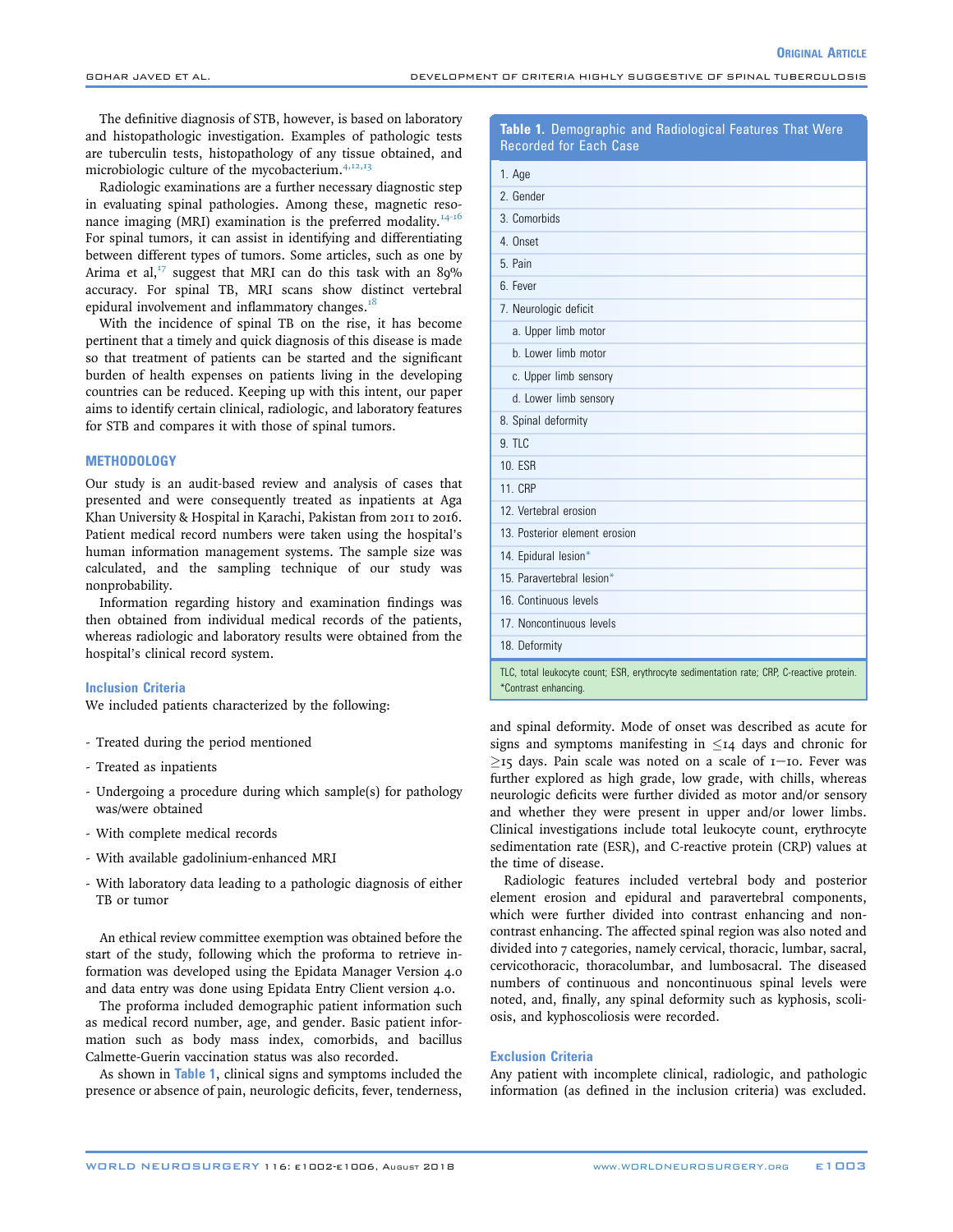**ORIGINAL ARTICLE** 

# <span id="page-4-0"></span>Table 2. Summary of Descriptive Frequencies and Statistical Analyses of Data

|                           | <b>Spinal Tumor</b><br>Number (%) | <b>Spinal TB</b><br>Number (%) | P Value   |
|---------------------------|-----------------------------------|--------------------------------|-----------|
| Gender                    |                                   |                                |           |
| 1. Male                   | 31(62)                            | 20 (40)                        |           |
| 2. Female                 | 19 (38)                           | 30 (60)                        |           |
| Onset                     |                                   |                                |           |
| 1. Acute                  | 18(36)                            | 11(22)                         |           |
| 2. Chronic                | 31 (62)                           | 39 (78)                        |           |
| Pain                      | 32 (64)                           | 42 (84)                        | 0.023     |
| Fever                     | 2(4.0)                            | 10(20)                         | 0.014     |
| Neurologic deficit        | 32 (64)                           | 27 (54)                        | 0.309     |
| 1. Upper limb motor       | 5(10)                             | 5(10)                          | 1.000     |
| 2. Lower limb motor       | 36 (72)                           | 34 (68)                        | 0.663     |
| 3. Upper limb sensory     | 2(4.0)                            | 0                              | 0.153     |
| 4. Lower limb sensory     | 13 (26)                           | 9(18)                          | 0.334     |
| Spinal region             |                                   |                                | 0.721     |
| 1. Cervical               | 3(6.0)                            | 2(4.8)                         |           |
| 2. Dorsal                 | 13 (26)                           | 23 (46)                        |           |
| 3. Lumbar                 | 11(22)                            | 12 (24)                        |           |
| 4. Sacral                 | 0                                 | 0                              |           |
| 5. Cervicodorsal          | 1(2.0)                            | 1(2.0)                         |           |
| 6. Dorsolumbar            | 3(6.0)                            | 4(8.0)                         |           |
| 7. Lumbosacral            | 1(2.0)                            | 0                              |           |
| Vertebral body erosion    | 39 (78)                           | 45 (90)                        | 0.102     |
| Posterior element erosion | 26 (52)                           | 20(40)                         | 0.229     |
| Epidural lesion           | 33 (66)                           | 44 (91.7)                      | 0.002     |
| Paravertebral lesion      | 22 (44)                           | 40 (83.3)                      | 0.000     |
| Continuous levels         |                                   |                                | 0.002     |
| 1. Two                    | 14 (28)                           | 32 (64)                        |           |
| 2. Three                  | 5(10)                             | 6(12)                          |           |
| 3. Four                   | 2(4.0)                            | 1(2.0)                         |           |
| 4. Five                   | 4(8.0)                            | 0                              |           |
| Noncontinuous levels      |                                   |                                | 0.018     |
| 1. One                    | 20 (40)                           | 7(14)                          |           |
| 2. Two                    | 0                                 | 1(2.0)                         |           |
| 3. Three                  | 3(6.0)                            | 0                              |           |
| 4. Four                   | 1(2.0)                            | 2(4.0)                         |           |
| 5. Five                   | 1(2.0)                            | 2(4.0)                         |           |
| 6. Six                    | 0                                 | 0                              |           |
|                           |                                   |                                | Continues |

| <b>Table 2. Continued</b>                                                                                                                                                                     |                                      |                                |         |  |  |
|-----------------------------------------------------------------------------------------------------------------------------------------------------------------------------------------------|--------------------------------------|--------------------------------|---------|--|--|
|                                                                                                                                                                                               | <b>Spinal Tumor</b><br>Number $(\%)$ | <b>Spinal TB</b><br>Number (%) | P Value |  |  |
| Deformity                                                                                                                                                                                     |                                      |                                | 0.503   |  |  |
| 1. Kyphosis                                                                                                                                                                                   | 1(2.0)                               | 2(4.0)                         |         |  |  |
| 2. Scoliosis                                                                                                                                                                                  | $\Omega$                             | 0                              |         |  |  |
| 3. Kyphoscoliosis                                                                                                                                                                             | $\Omega$                             | 1(2.0)                         |         |  |  |
| <b>ESR</b>                                                                                                                                                                                    | 15.2                                 | 37.1                           | 0.028   |  |  |
| <b>CRP</b>                                                                                                                                                                                    | 11.5                                 | 12.5                           | 0.896   |  |  |
| For all results, $P$ value was considered significant at $< 0.05$ with a confidence interval<br>of $95%$ .<br>TB, tuberculosis; ESR, erythrocyte sedimentation rate; CRP, C-reactive protein. |                                      |                                |         |  |  |

The equal number of cases in both arms (i.e., 50 cases of STB and 50 cases of spinal tumors) made it easier to draw a comparison.

### STATISTICAL ANALYSES

Statistical analyses were conducted using the IBM Statistical Package for the Social Sciences (IBM SPSS version 21). Descriptive analysis of categorical data was shown in terms of frequencies and percentages, whereas that for continuous variables was presented as mean  $\pm$  standard deviation. The Pearson chi-squared test was used for comparing categorical variables wherever applicable. The confidence interval of our study was  $95\%$ , and a P value  $\lt$  0.05 was considered significant. Positive and negative predictive value pertinent variables, along with their specificity and sensitivity, were also calculated.

# RESULTS

The mean age of patients diagnosed with spinal TB was 46.20 (S.E  $\pm$  2.8). More than half (60%) of the patients were female with 78% presenting with chronic onset of symptoms. Within clinical signs and symptoms, pain was reported by 42 (84%) cases, fever by 10 (20%), and neurologic deficit by 27 (54%) cases. Within neurologic deficits, reported cases of motor weakness in upper limbs and lower limbs were 5 (10%) and 34 (68%), respectively. Sensory symptoms were only noted for lower limbs in 9 (18%) of the cases. For all STB cases, the reported mean ESR was  $37.17$  (S.E  $\pm$  5.4) and CRP was 12.54 (S.E  $\pm$  3.8). Statistics for radiologic features of cases showed 45 of them (90%) had vertebral body erosion and 20 of them (40%) had posterior element involvement. Cases that had contrast-enhancing epidural lesions were 44 (91.7%), and contrast-enhancing paravertebral lesions were 40 (83.3%) after adjusting for missing values. Two continuous levels were affected in 32 (64%), whereas 1 noncontinuous level was affected in 7 of the cases (14%).

For patients with spinal tumors, the mean age was 48.66 (S.E  $\pm$ 2.6). Thirty-one (62%) of the patients were male. Within clinical signs and symptoms, pain was reported by 32 (64%) cases, fever by 2  $(4\%)$ , and neurologic deficit by 32  $(64\%)$  cases. Within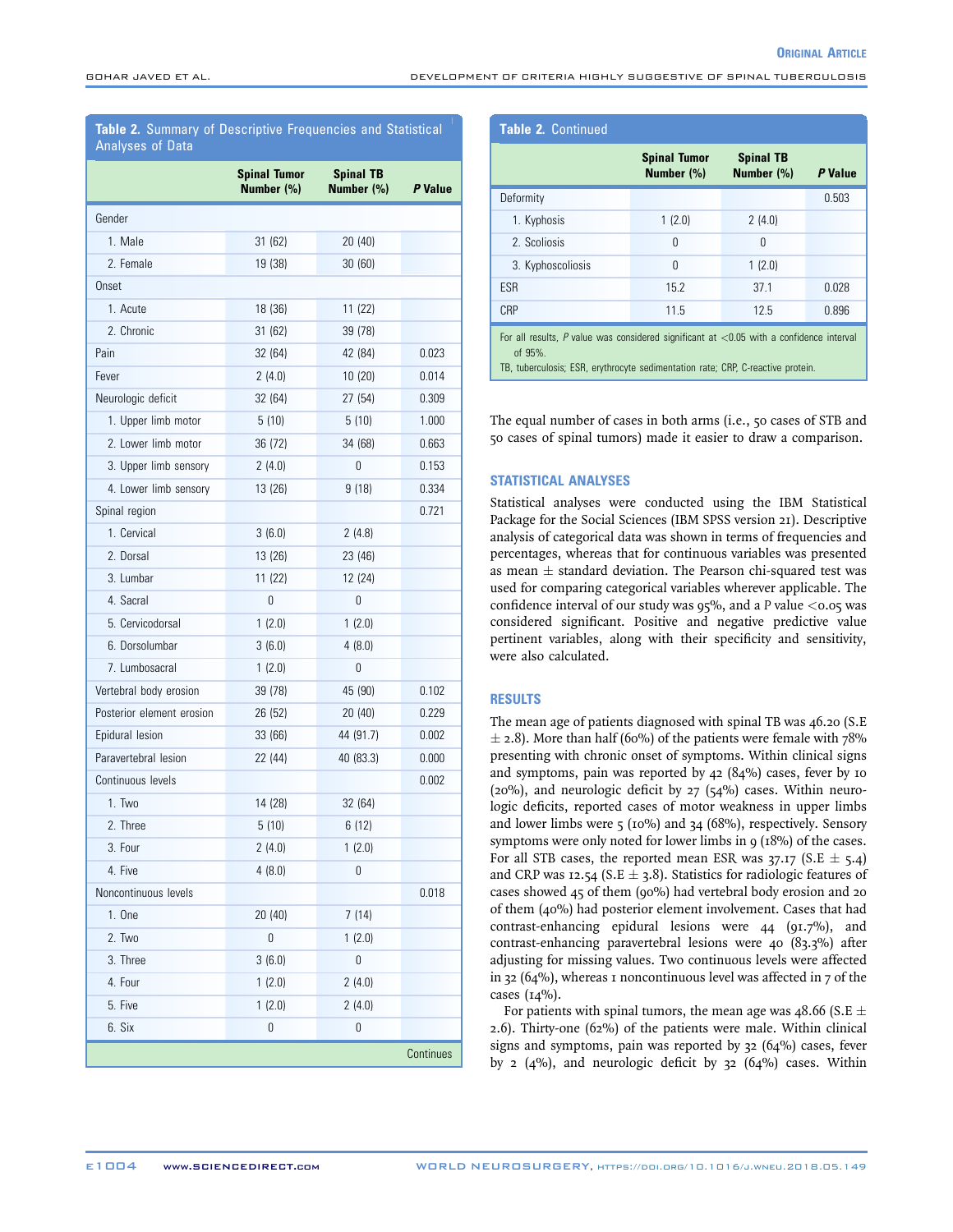neurologic deficits, reported cases of motor weakness in upper limbs and lower limbs were  $\zeta$  (10%) and 36 (72%), respectively. Sensory symptoms in upper limbs and lower limbs were  $2 \left(4\% \right)$ and 13 (26%), respectively. For all spinal tumor cases, the reported mean ESR was 15.21 (S.E  $\pm$  4.7) and CRP was 11.51 (S.E  $\pm$  5.5). Statistics for radiologic features reported for cases showed 39 (78%) had vertebral body erosion and 26 (52%) had posterior element involvement. Cases that had contrast-enhancing epidural lesions were 33 (66%), and contrast-enhancing paravertebral lesions were 22 (44%). Two continuous levels were affected in 14 (28%), whereas 1 noncontinuous level was affected in 20 (40%) of the cases.

Using the Pearson chi-squared test, categorical variables that were statistically associated with STB and spinal tumor were identified. Within clinical signs and symptoms, pain and fever were significantly associated ( $P < 0.05$ ) with STB, whereas for radiologic factors, contrast-enhancing epidural and paravertebral lesions and affected continuous levels were significantly associated  $(P < 0.05)$  with STB. The only feature that was significantly associated ( $P < 0.05$ ) with spinal tumors was affected noncontinuous spinal levels. We also found statistically significant differences for ESR values between 2 groups ( $P < 0.05$ ). These findings are summarized in [Table 2](#page-4-0). We also measured the sensitivity, specificity, positive predictive value, and negative predictive value of significant variables in relation to spinal tuberculosis which are shown in Table 3.

### **DISCUSSION**

In developing countries, tuberculous (TB) infections are still prevalent with a varied set of manifestations. Within the past few decades, a resurge of TB cases has been seen in the developing world.<sup>[19](#page-6-0)</sup> Among TB infections, [2](#page-6-0)% affect the vertebral column.<sup>2</sup> A study done in India showed that 30% of nontraumatic paresis was due to STB[.13](#page-6-0) Keeping in mind that the risk factor profile for TB in South Asian countries is similar to each other, the results of this study can be extrapolated to Pakistan to suggest that STB is highly prevalent in the country. Coupled with the emergence of multidrug-resistant strains and predominance in human immu-nodeficiency virus—infected patients,<sup>[20](#page-6-0)</sup> STB is a debilitating disease that, if left untreated, could severely impair the quality of life of patients.

The study done in India also found that spinal tumors comprised 10% of the cases that presented with nontraumatic paresis. As established, primary spinal tumors are rare $21$  and most cases are found to be metastatic deposits of primary tumors of other parts of the body. A small number,  $\zeta\%$ -10%, of these deposits are found in the epidural space and, if not treated, can cause significant neurologic damage<sup>[22](#page-6-0)</sup> including paralysis and loss of sphincter control.<sup>[23](#page-6-0)</sup> Therefore early diagnosis and prompt treatment can provide significant benefit in terms of the neurologic outcome for patients with spinal tumors.<sup>[24](#page-6-0)</sup>

For spinal tuberculosis and spinal tumors, clinical judgment based on signs and symptoms of patients, correlated with specific radiologic imaging, could greatly improve the accuracy of diag-nosis, eventually leading to a faster and better treatment process.<sup>[20](#page-6-0)</sup> However, for the purposes of our study, we focused on

Table 3. Sensitivity, Specificity, Positive Predictive Value (PPV), and Negative Predictive Value (NPV) of Significant Variables in Relation to Spinal Tuberculosis

**ORIGINAL ARTICLE** 

| <b>Signs and Symptoms</b>                       |       | <b>Sensitivity Specificity PPV</b> |             | <b>NPV</b> |
|-------------------------------------------------|-------|------------------------------------|-------------|------------|
| 1. Back pain                                    | 56.7% | 69.2%                              | 84%         | 36%        |
| 2. Fever                                        | 83.3% | 43.9%                              | 54%         | 36%        |
| 3. Spinal deformity                             | 50%   | 50%                                | 5%          | 95%        |
| 4. Gradually progressive lower limb<br>weakness | 48.5% | 46.6%                              | 68%         | 28%        |
| 5. Sensory deficit of lower limb                | 40.9% | 47.4%                              | 16%         | 74%        |
| 6. Sphincter control deficit                    | 47.5% | 46.1%                              | 84.7% 12.2% |            |

establishing criteria based on clinical and radiologic features of spinal TB.

In our study, we included 50 cases of STB and spinal tumors each, conducting an audit of major clinical and radiologic features that were seen in these patients. The mean age was found to be similar in both diseases, close to the end of the fourth decade of life. On an overall glimpse, most of the patients in both groups presented with overlapping clinical characteristics; however, the spinal tuberculous patients had a more insidious onset of symptoms.

The major clinical feature presenting in both diseases was pain. This symptom, however, was higher in percentage in patients with STB (84%) as compared with those with spinal tumors (54%). Twenty percent of the patients with STB reported fever as a symptom, whereas it was found among only 4% of cases of spinal tumors.

Clinical laboratory tests were limited to recording of total leukocyte count, ESR, and CRP measurements. On literature review, most studies did not mention these laboratory values as a part of their diagnostic process. In our study, laboratory values had a larger standard deviation and were not clinically significant. Therefore these variables were not considered as part of the final criteria.

The dorsal region of the spine was most affected in STB, with 51% of the lesions presenting in this area. This is similar to another study in which the results also showed a greater involvement of the thoracic spine in STB.[4](#page-6-0)

Vertebral body erosion was commonly seen in 1 study by De Backer et al.<sup>19</sup> Our study also showed similar findings as we encountered vertebral body erosion in 90% of our patients. STB lesions showed significant postcontrast enhancement in the epidural and paravertebral regions. This is similar to a study conducted in France, where  $77\%$  of cases had epidural involvement.<sup>16</sup>

Under the guidance of our senior author (G.J.), 2 types of criteria have been developed to diagnose spinal tuberculosis.

Using the results of statistical analysis, we divided the features into 2 categories, namely most probable and possible for STB. The most probable features were those that had a statistically significant association with the disease and were verified by other statistical tests. Possible features were those that did not show a statistically significant association with a disease but, based on descriptive frequencies, could be linked to the disease.